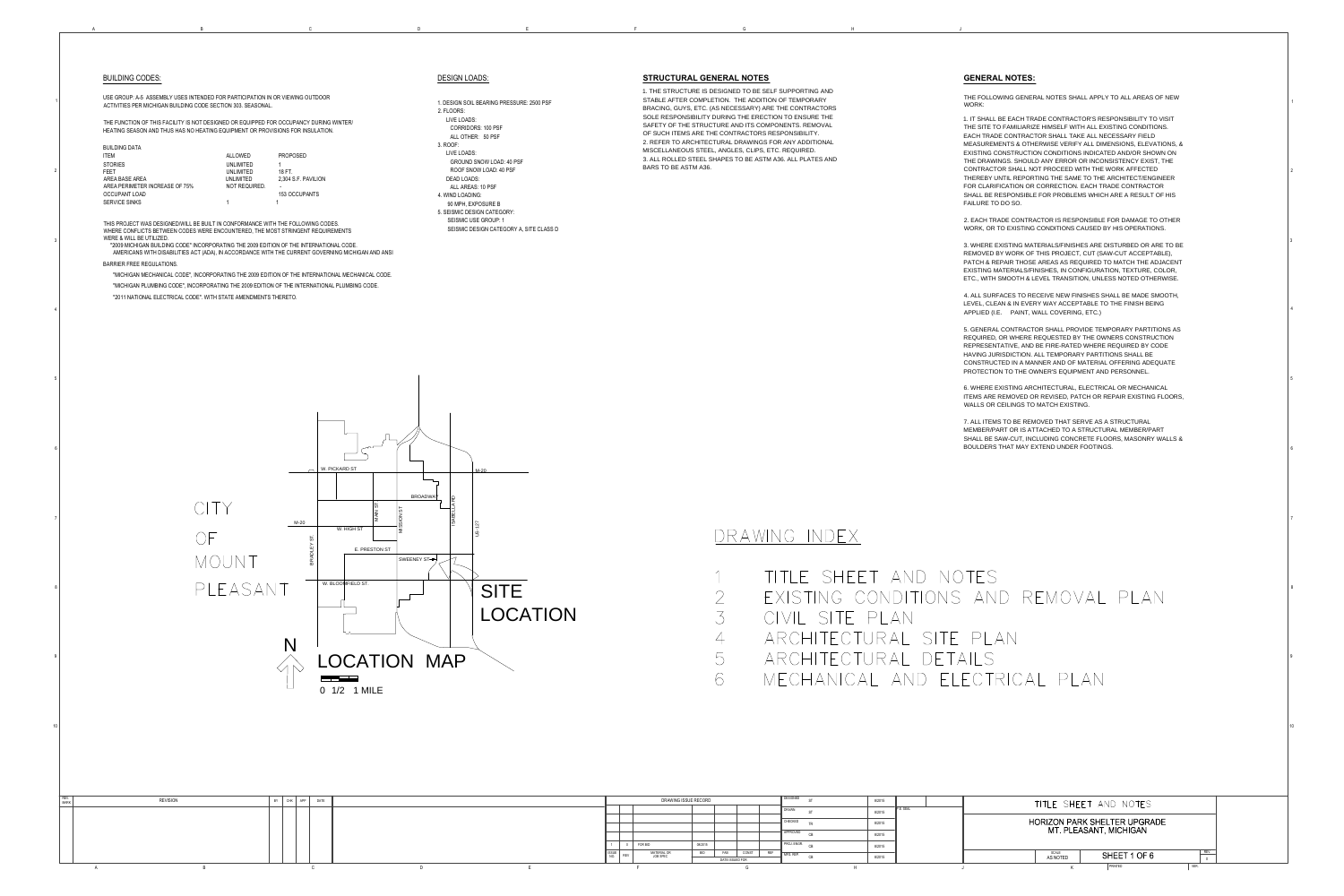



Feet 0 10 20

| 8/2015 |           | EXISTING CONDITIONS AND REMOVAL PLAN      |  |  |  |  |  |  |  |  |
|--------|-----------|-------------------------------------------|--|--|--|--|--|--|--|--|
| 8/2015 | P.E. SEAL |                                           |  |  |  |  |  |  |  |  |
| 8/2015 |           | <b>HORIZON PARK SHELTER UPGRADE</b>       |  |  |  |  |  |  |  |  |
| 8/2015 |           | MT. PLEASANT, MICHIGAN                    |  |  |  |  |  |  |  |  |
| 8/2015 |           |                                           |  |  |  |  |  |  |  |  |
| 8/2015 |           | REV.<br>SCALE<br>SHEET 2 OF 6<br>AS NOTED |  |  |  |  |  |  |  |  |
|        |           | PRINTED<br>PRINTED<br>VER.<br>VER.<br>Κ   |  |  |  |  |  |  |  |  |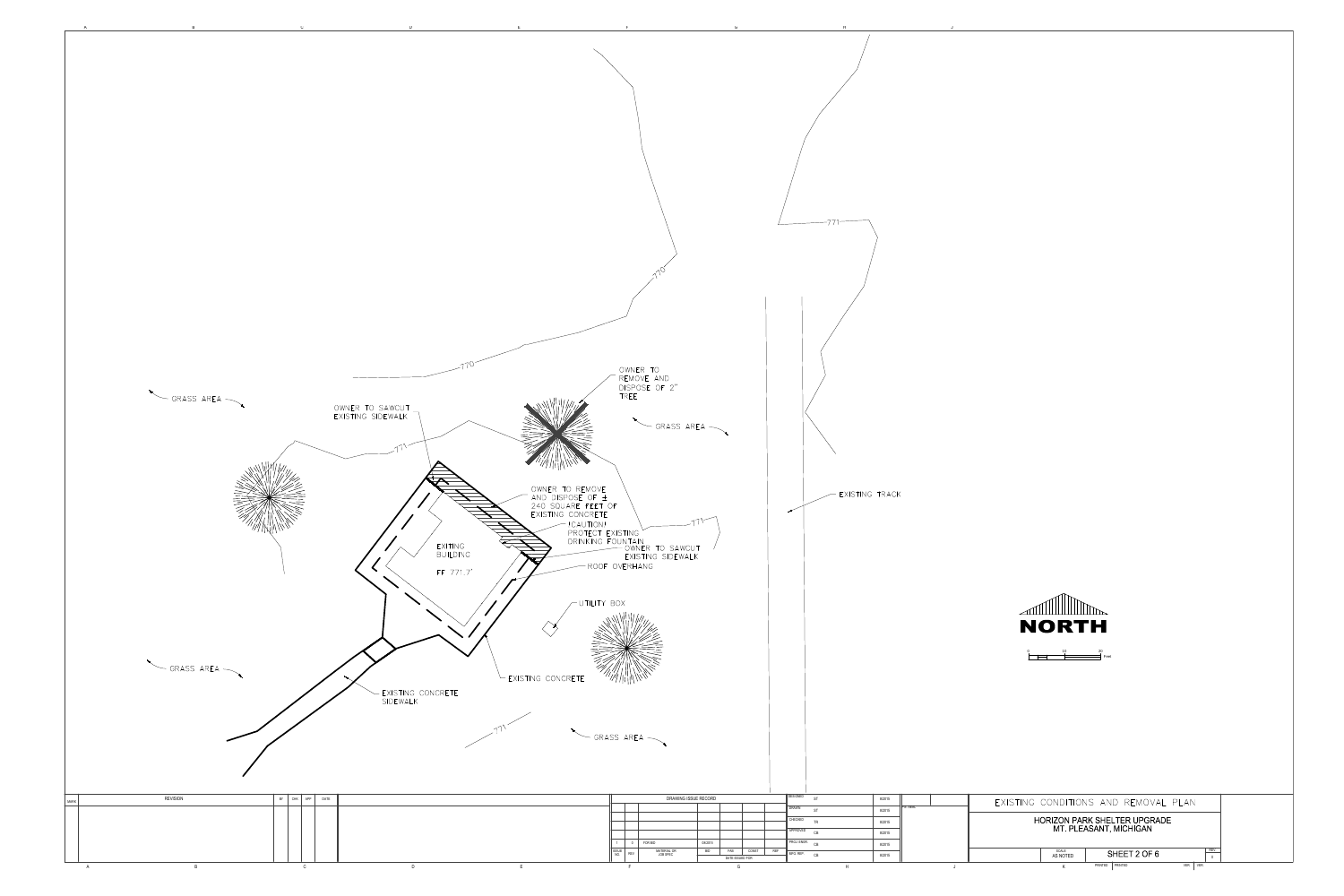

 $\overline{B}$ 

 $A$ 

 $\mathsf{C}$ 

 $D$ 

 $F$ 



 $G$ 

 $F$ 



CONCESSION ROOM FOUNDATION DETAIL NOT TO SCALE



 $H$ 

(4) 24" COATED #8 REBAR<br>EPOXY INTO EXISTING SLAB AND<br>POURED INTO PROPOSED SLAB NOTE:<br>CONTRACTOR SHALL STRIP AND<br>REMOVE EXISTING TOPSOIL FROM<br>BUILDING EXPANSION.<br>ALL FILL SHALL BE 2ns SAND OR<br>APPROVED EQUIVALENT. FROPOSED PAVILION<br>4" concrete slab PROPOSED CONCRETE<br>FOUNDATION WALL  $.67'$  $\overline{M}$  $\overline{\phantom{0}}$ PROPOSED CONCRETE  $1.5'$  $\begin{array}{c} \begin{array}{c} \begin{array}{c} \end{array}\\ \begin{array}{c} \end{array}\\ \begin{array}{c} \end{array}\\ \begin{array}{c} \end{array}\\ \begin{array}{c} \end{array}\\ \begin{array}{c} \end{array}\\ \begin{array}{c} \end{array}\\ \begin{array}{c} \end{array}\\ \begin{array}{c} \end{array}\\ \begin{array}{c} \end{array}\\ \begin{array}{c} \end{array}\\ \begin{array}{c} \end{array}\\ \begin{array}{c} \end{array}\\ \begin{array}{c} \end{array}\\ \begin{array}{c} \end{array}\\ \begin{array}{c} \end{array}\\ \begin{array}{c} \end{array}\\ \begin$  $\overline{\phantom{a}}$  $\sim 10^{-11}$ 



NOTE:

| CIVIL SITE PLAN                                               |      |
|---------------------------------------------------------------|------|
| <b>HORIZON PARK SHELTER UPGRADE</b><br>MT. PLEASANT, MICHIGAN |      |
| <b>SCALE</b><br>SHEET 3 OF 6<br>AS NOTED                      | REV. |
| VER.<br>PRINTED<br>Κ                                          |      |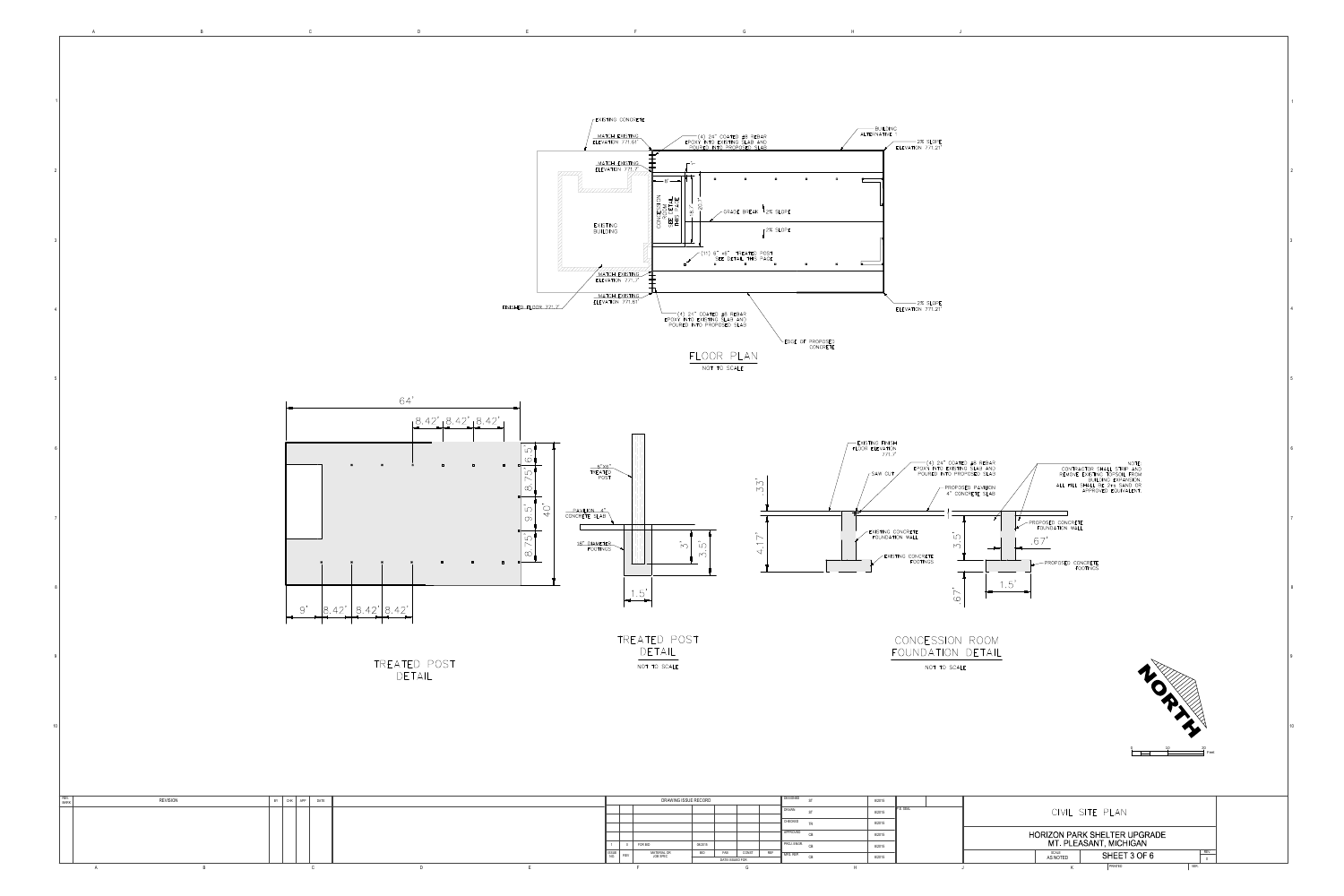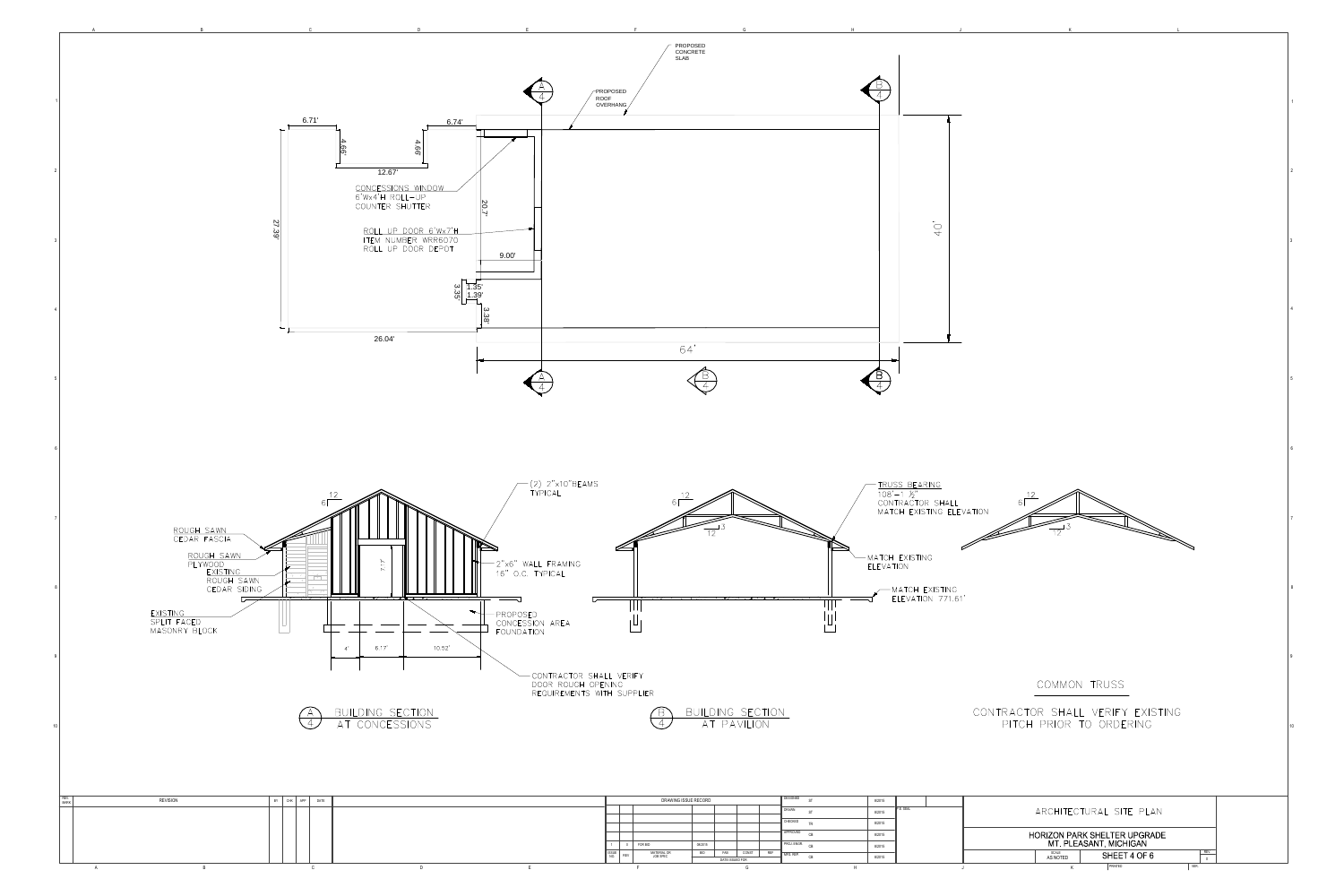